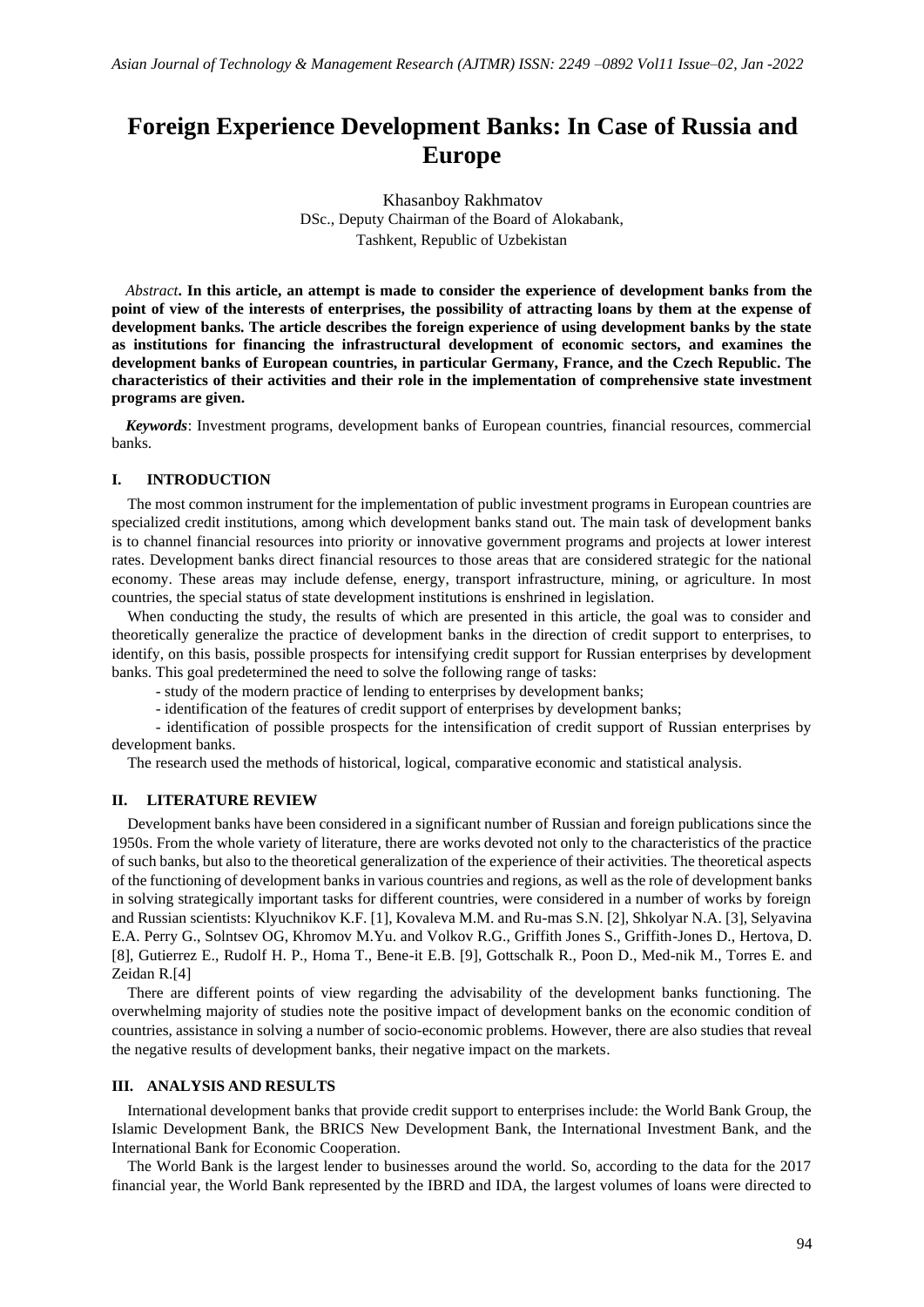African countries (see Table 1). The largest share of loans fell on such sectors as transport, water supply, sewerage and waste disposal, energy and mining, agriculture, fishing and forestry. In the rest of the world, significant lending support from the World Bank was received by enterprises in such sectors as energy and mining, transport, water supply, sewerage and waste disposal.

The world's economy is facing serious challenges to transition to an innovative path of development. It is no secret that, despite the favorable macroeconomic indicators showing enviable rates of economic growth, the quality of economic growth cannot be considered satisfactory.

All this requires significant financial investments and their most effective and expedient use to overcome the prevailing negative trends and significant structural restructuring of the economy. One of the most effective tools aimed at achieving this goal are state financial development institutions.

State development institutions that play a structure-forming role for the entire national banking system and orient it towards transforming savings into investments operate in almost all successfully developing countries. Typically, these institutions include: a nationwide state development bank, designed to use domestic savings for productive investment; an export-import bank that provides loans for exports and investments in raising the competitiveness of the national economy; public financial institutions supporting public investment in housing; various investment corporations with an industry focus. Development institutions are complemented by one or another mechanism for centralized selection and implementation of priorities (including through the so-called selective credit policy) or indicative planning.

There are several important characteristics of development institutions that are of fundamental importance for solving the tasks assigned to them and determining their importance for solving the structural restructuring of the economy.

First of all, this is an orientation towards medium and long-term loans to priority industries and objects with the use of a preferential lending regime.[5]

For example, in Italy there is a division of the financial services market into short-term, in which operations are carried out by commercial banks, and medium and long-term, which is the sphere of activity of specialized state financial institutions. Their capital was formed by issuing bonds, deposits of banks of public law and banks of national importance, deductions from central and regional budgets and other state financial institutions.

The experience of the functioning of the Bavarian Development Bank (BBR), the credit institution of the Federal Republic of Germany Bavaria, is very indicative. The purpose of the Bank's activities is to implement programs to promote the development of small and medium-sized businesses. BBR works with 470 thousand. Bavarian small and medium-sized enterprises, and the main instrument of their support is loans provided at preferential interest rates. Thus, the main Bavarian Medium Business Support Program provides for lending to newly created enterprises up to a maximum of 40% of the project cost for a period of up to 15 years at 3.5% per annum, and operating enterprises - for a maximum of 30% of the planned investment volume for the same period under 3.5 - 4.5% per annum. In addition to preferential interest rates, the benefits for borrowers include: exemption from repayment of the loan principal, usually for a period of 2 years; transformation through the Development Bank of government subsidies within the framework of individual enterprise support programs into interest-free loans; removal of the requirement for Bavarian firms to provide the necessary security in the event of the implementation of the most promising projects. Depending on the industry and the magnitude of the risk, such loans for promising projects are guaranteed by one of the four guarantee agencies in Bavaria or by the BBR itself.[6]

As the results of a study of the activities of the BBR, conducted by the Institute of Information of the Federal Republic of Germany, show, financial support for the development of enterprises decisively increases the possibilities of their survival, and also contributes to a rapid increase in enterprise turnover and innovation potential, and employment. According to the study, 40% of newly created enterprises would not have been able to survive without government support. In addition, the Bank has organized a special consulting service to analyze the situation in firms experiencing financial difficulties and identify opportunities for solving the problems that have arisen, including assistance from budget funds.[7]

The main goal of the Spanish Institute for Public Credit (ICO) under the Secretariat of the Economy of the Ministry of Economy and Finance of Spain is to carry out and stimulate economic activities aimed at the growth and improvement of the distribution of national wealth. This organization performs two functions - a specialized credit institution and a state financial agency. The ICO has a variety of funding lines that are designed to support the productive investment of Spanish businesses. With the help of these lines, the institute offers financing for entrepreneurial projects, the implementation of which faces difficulties in obtaining a loan, or invests in strategic industries, innovative projects and projects abroad.

The implementation of the ICO policy in relation to expanding the investment base by raising funds in the international capital market is facilitated by the high rating awarded to this institution by reputable agencies.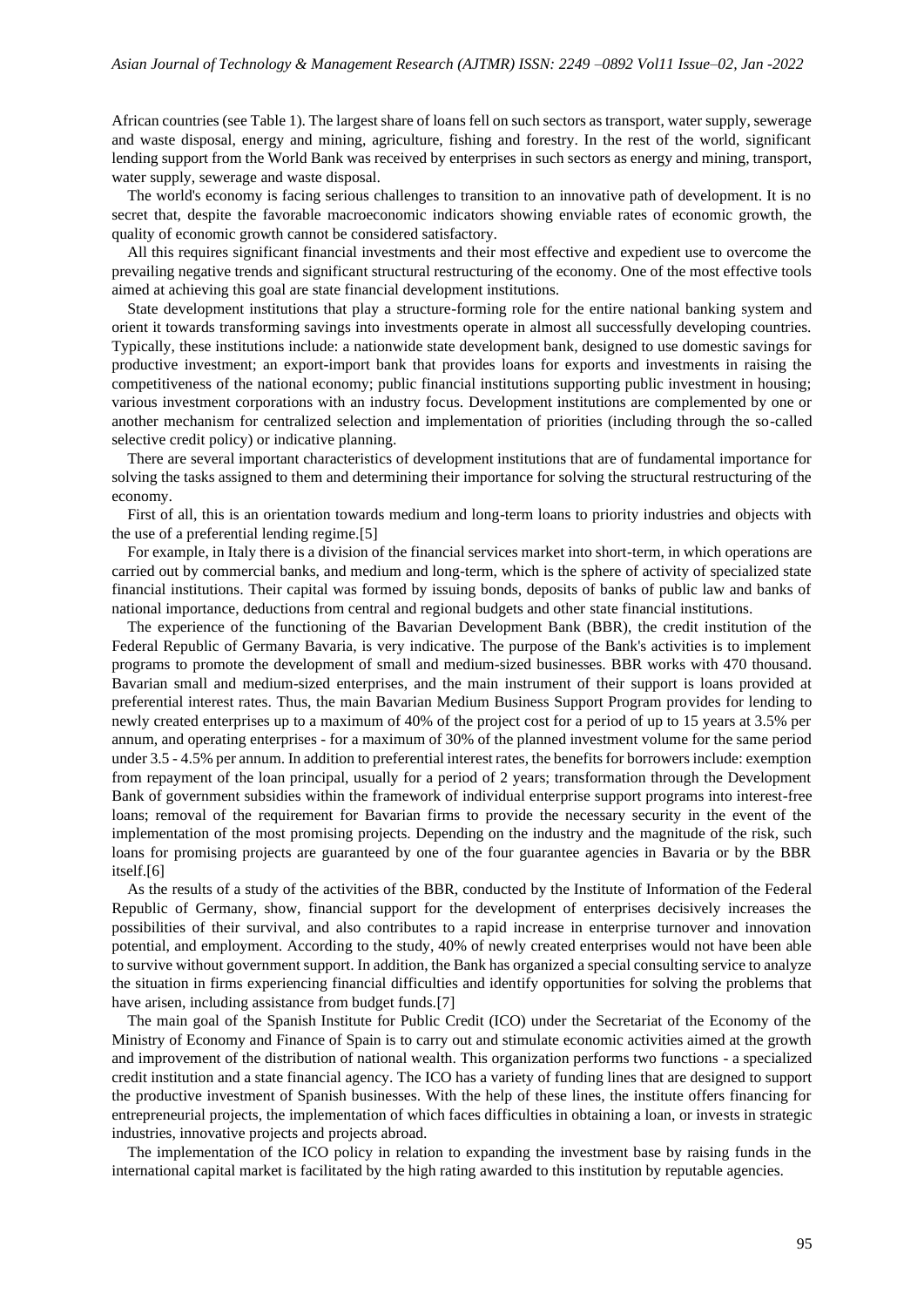Most of the loans from the State Development Bank (SDB) of China, founded in 1994, are for over 10 years.

The Bank has 32 branches and 4 representative offices throughout the country, uses the accumulated resources for the development of the country's infrastructure, its main and emerging industries, technologies; supports various sectors of the economy, coordinates the development of rural areas and cities, stimulates the planned development of the national economy. The bank operates on a non-profit basis and is fully controlled by the State Council of the PRC.

The bank's assets exceed USD 200 billion, with the share of loans in assets exceeding 95%. In recent years, the SDB has raised over RMB 1.6 trillion in loans for more than 4,000 infrastructure and industrial projects, especially in areas such as energy and transportation. Recent funding targets include the 2008 Olympic Games and the Shanghai World Expo. At the same time, the GBR is actively involved in the planning and construction of cities in the eastern part of China, such as: Beijing, Tianzin, Hebei and cities in the Yangtze River Delta.

The bank does not have direct government guarantees for its obligations, but, if necessary, enjoys direct financial support from the People's (Central) Bank of China. In addition, the state subsidizes certain categories of borrowers part of the interest rate on loans.

The main source of funding for the bank's operations is the funds raised through the issue of bonds. The bank is the second largest bond issuer in the country after China's Ministry of Finance. The bank's profits are tax-exempt and are used to increase capital.

The purpose of the Export-Import Bank of China (EIBC) is to provide financial resources for foreign trade operations. Its direct functions include the provision of export and import loans for the purchase of capital goods, primarily for mechanical engineering and electronics products, as well as complete equipment.

The Bank acts as a coordinator for the provision of government assistance to the PRC to other countries in the form of providing soft loans. This circumstance allowed China to promote its engineering products to the markets of these countries (not always competitive in the markets of developed European countries), and also helped a number of Chinese enterprises enter the international market.

The development of the agricultural sector is facilitated by the lending activities of the Agricultural Development Bank of China (BCHRK). The organizational structure of the bank has four levels: the central office, branches of the first and second levels, sub-branches. According to official figures, as of early 2006, the bank had 30 provincial branches, 329 second-tier branches, 1,606 village-level sub-branches and 3 business offices. In general, the BSHRK and its branches employ about 59,000 people.[8]

The Bank provides loans for the development of agriculture, as well as for small capital construction provided in accordance with state programs in the field of agriculture, forestry, livestock and water management, which ultimately contributes to maintaining stable prices for basic agricultural products in the country.[8]

The activities of the Japan Development Bank, established at the end of 1999, is aimed at concessional lending to sectors of the economy and the issuance of loans, in the provision of which private banks are not interested. The Bank also plays an important role in the implementation of large-scale foreign projects. The Bank provides projects with practical advice, provides access to resources through private financing initiatives, project financing and other financing methods.

In addition, public financial corporations play a significant role in the Japanese economy. Through them, the Japanese government conducts government programs to support and develop various sectors of the economy. There are eight public corporations in Japan, among which the Home Loan Corporation can be distinguished; The Corporation for Financing Agriculture, Forestry and Fisheries; Japan Small Business Finance Corporation and several others.<sup>[10]</sup>

The trend towards providing medium- and long-term loans also persisted in developing countries, where the functions of development banks are even broader. So, in the countries of Latin America, medium and long-term loans were at the end of the 1990s. 38% of the total assets of the 53 largest Latin American development banks (short-term - 12%). Agriculture and the agro-industrial complex (21%), manufacturing (13%), education, health care and other basic services (8%), foreign trade (6%) remained the predominant areas of lending.

The second characteristic feature of development institutions is the use of special sources of financing, among which, first of all, budget funds and loans attracted in the securities markets.In addition, to mobilize long-term capital by development banks, it is advisable to use for these purposes part of the reserves of commercial banks, savings of the population, funds pension funds.

In Japan, for example, receipts from the special account of the Ministry of Finance, which operates with funds of state pension and insurance institutions, account for up to 70% of the total resources of the Development Bank. Until recently, the national pension fund of Sweden accounted for about 40% of the supply of credit resources in the financial market of this country.

The main source of financing for the operations of the largest state development institution - the National Bank for Social and Economic Development of Brazil, established in 1952, is the funds of state social and pension funds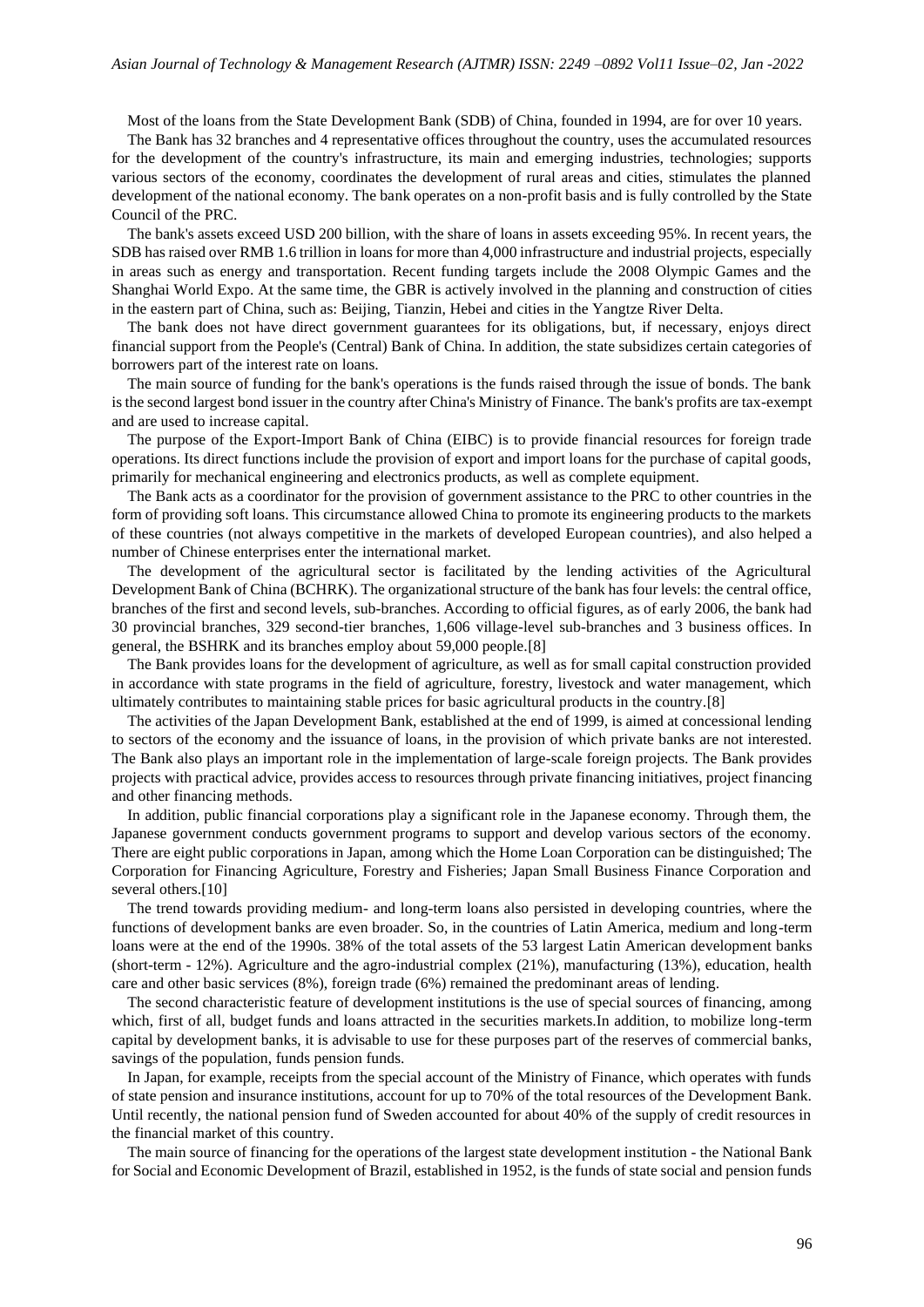(about 70% of all liabilities). The priority areas of financing and providing guarantees to commercial banks are projects related to the development of transport infrastructure, energy and communications (about 25% of all loans), projects for the modernization of manufacturing enterprises (20%), support for small and medium-sized businesses and export promotion.

Diversification of funding sources for projects helps to reduce risks in lending to low-profit projects and to increase the overall efficiency of development banks.

A specialized system for the accumulation of domestic savings and their long-term investment indirectly contributes to the attraction of foreign investment, since its power guarantees foreign investment (in addition to government guarantees). External loans constitute an important part of the resources of development credit institutions. This trend intensified in the 1990s. In the context of a gradual decline in the share of budget financing, development banks began to increasingly resort to foreign loans, which are often cheaper than domestic ones.

Changes in the mechanism for mobilizing financial resources and in their structure required the strengthening of such areas as cooperation with international financial development organizations and joint participation in financing certain projects; closer cooperation with commercial banks both at the stage of pre-investment studies and joint financing of territorial or sectoral projects. Interaction with international and regional financial organizations, as well as with credit and banking structures of industrialized countries is considered as an important policy direction of development banks in many countries, especially Latin American ones. Contacts with international financial institutions, including the Inter-American Development Bank (IDB), the World Bank, the International Bank for Reconstruction and Development (IBRD), and the International Development Association (IDA), play a significant role.

The Inter-American Development Bank, in particular, is an important channel for Latin American development banks to raise additional funds on a relatively concessional basis. These contacts are carried out, as a rule, within the framework of special agreements on cooperation between the leading development banks and the IDB for the implementation of certain specific programs, both directly and indirectly through the channels of regional financial organizations.

In a market economy, such powerful international banking organizations of specialized loans help to orient national development banks not only towards finding promising areas of financial and credit policy in terms of profitability, but also towards providing financial and other assistance to the weakest and most economically vulnerable sectors of the national economy and groups of the population (support for small and medium-sized businesses, programs to combat poverty and poverty, projects for integrating the so-called "informal sector" of the economy with its low incomes and a tendency to spontaneous growth into the system of the national economy).

Along with lending from the Ordinary Resource Fund (ORF), international development banks use funds from various funds intended, as a rule, for concessional lending to special projects in economically less developed countries of a particular region. At the same time, in the statutory documents of banks, the fundamental provisions of the activities of possible funds are indicated: separate accounting and use of ordinary resources and funds of the funds and their maintenance on separate accounts;

lack of relationship between participation in funds and the right to vote in the governing bodies of the bank; the need for a quota of votes of the Board of Governors when creating funds, etc.

The multilateral development banks operating in Latin America have now developed complex special fund structures that are very diverse. The first regional bank, within which a specialized institution, the Special Operations Fund (FSO), began to operate, is the IDB. In the Caribbean Development Bank, the most important structural unit is the Special Development Fund (SDF) for the provision of long-term concessional loans, formed simultaneously with the bank.

The Social Operations Fund was created to finance less developed countries in the region on concessional terms compared to the PBF. In view of this specificity, it has an independent balance sheet, a separate regime for deductions to reserves, special interest rates, terms and other terms of financing: borrowed funds are provided for longer periods - from 25 to 40 years; grace period in maturity - 10 years; interest rates are lower than in the FOR; credit operations can be carried out on the basis of either full repayment or partial repayment.

Loans are provided from this fund:

- governments and state banks for further on-lending to companies-borrowers of the private sector of the economy;
- loans to borrowers from the private sector under the state guarantee;
- loans to the private sector of the economy for up to 17 years and on special conditions taking into account their increased risk (for example, the requirement to provide a mortgage or insurance policy as a guarantee).

In addition, in order to alleviate the debt problems of the countries of the IDB region, the interest payments of the countries of the region on loans received from the PBF are partially subsidized. This type of financial aid is intended for borrowers from least developed countries. A dedicated procurement system funded by loans issued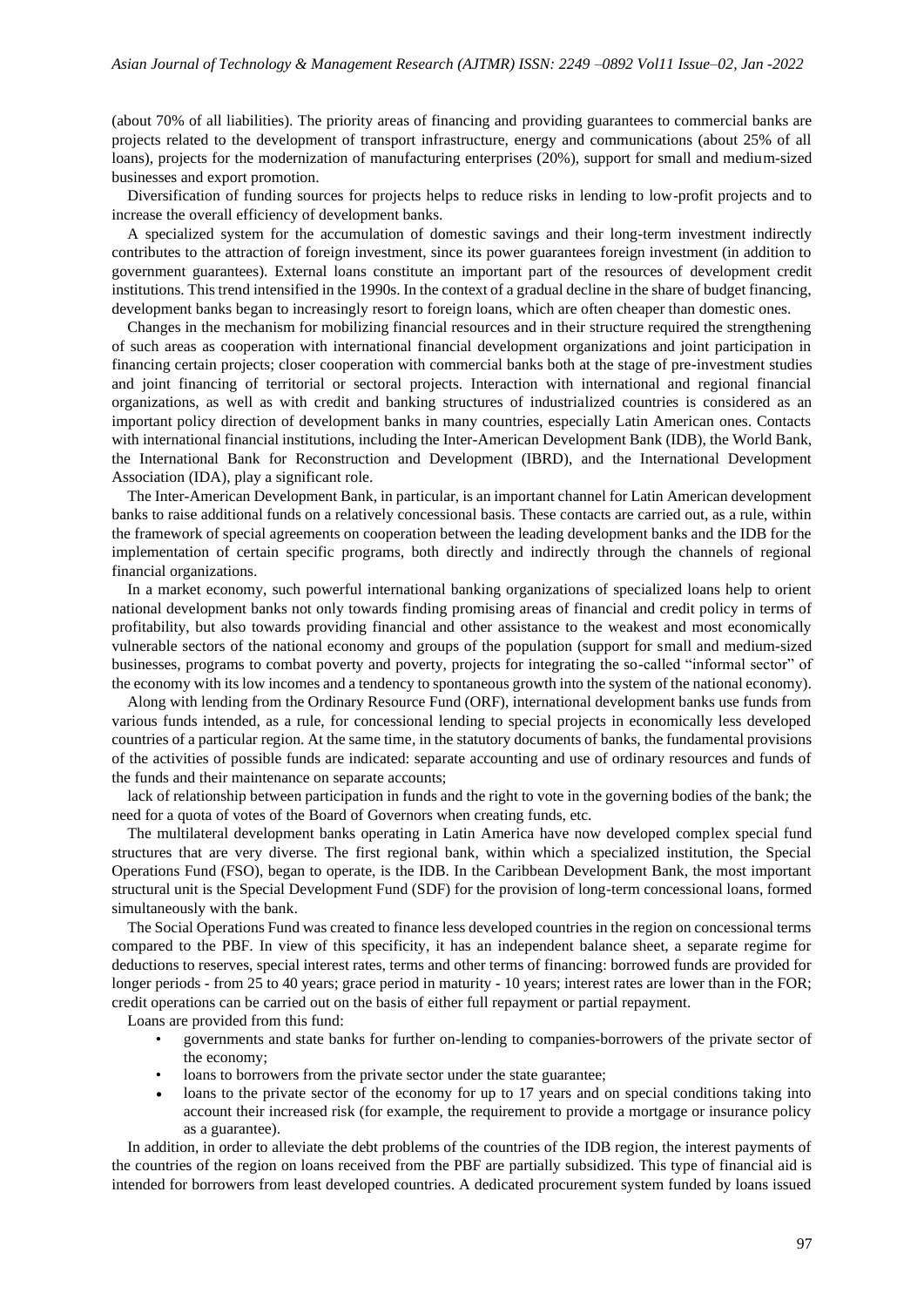by the bank not only ensures the rational use of the bank financing provided, but also promotes, through tendered contracts, an increase in business activity in the public and private sectors of the economy. The conditions and procedure for such purchases are an integral part of a loan agreement that IDB enters into with borrowers.

Along with direct lending, an important area of activity of the IDB is the indirect assistance in providing loans to its borrowers. For this purpose, a system of guarantees specially developed within the framework of the PBF is used, which is most often used in the field of infrastructure industries. The main principle of the Bank's guarantee system is the sharing of risks between private sector lenders and IDB.

The third feature is the use of a two-tier system of financing the economy, the involvement of commercial banks in the lending process, and the use of a public-private partnership mechanism.

So, the special credit department of Germany - Creditanstalt für Wiederaufbau (KfW) in its credit policy uses a special scheme of "forwarding loans" by attracting banks serving end borrowers for lending. Such a scheme allows, on the one hand, to expand the resource base of commercial banks and lengthen the terms of lending to borrowers whose creditworthiness is confirmed by the bank serving it. In turn, KfV does not need to create its own branch network, which provides him with significant cost savings.

At the same time, the funds allocated by development banks have a targeted focus that ensures the structural policy of the state, innovative projects, infrastructure development, and assistance to the country's economic growth.[8]

For commercial banks, the resources of state development institutions become a source of long-term loans, especially in the context of a shortage of long-term resources, their insignificant share in borrowed funds, and limited forms of refinancing from the Central Bank, which are characteristic features of the Russian banking system. The growth in investment lending also requires significant funds to refinance loans, which led, for example, in Germany to a change in the late 1990s. some rules of prudential supervision in relation to credit institutions placing their assets in KfW. It was found that these assets should not be taken into account by commercial banks when calculating the ratio of large loans. The group of risk-free assets now also includes claims on third parties guaranteed by KfV and securities issued by the latter.

To reduce the risks in lending, in addition, such a tool is used as share liability with servicing banks for the return of issued loans, which is established in the refinancing agreement with KfV for the entire period of the loan and in the amount of up to 50% of the loan amount in case of insufficient collateral, unreliable his assessment, unsettled legal registration of his property rights. The establishment of shared liability may provide for a slight increase in the level of the base interest rate and additional guarantees from the final borrower, which ultimately reduces the overall riskiness of credit policy.[8]

The Development Bank, which enjoys serious government support, in addition, can become an active participant in the joint financing of large national economic projects.

Thus, a widespread form of financing of international credit organizations for the development of Latin America has become "global" loans provided to private entrepreneurship through the state organizations of the borrowing country — local state banks or development corporations, which then provide loans to private investors. The specific terms for the category of these loans vary depending on the size of the project and on the terms of the intermediary bank; the annual percentage is set based on market rates. For this category of loans, a guarantee from the government of the borrowing country is required.

Co-financing schemes are widely used in the practice of the Andean Development Corporation (CAF). Of the bilateral participants in operations, the most frequently involved are government development assistance organizations from the United States, Japan, Germany, Canada, Holland and the Export-Import Banks of the United States and Japan, as well as private banks. In addition, the corporation promotes the creation of private banks in Latin-Caribbean countries for lending to small and medium-sized enterprises; at the same time, it often acquires participation in their capital.

Finally, the approach to assessing the performance of such state institutions as development banks should take into account their specificity and purpose. Not all issues related to the assessment of their activities have been resolved unambiguously.

Thus, in connection with the transition of developing countries to a new economic model, a rather sharp controversy ensued around development banks. Three approaches to resolving the issue of

the fate of this category of banks in an open market economy and a policy of financial liberalization.

Supporters of orthodox neoliberalism insist on the need to completely liquidate development banks controlled by the government, considering them as an anachronism of the previous economic system, in which the state, not the market, was the regulator of production. Another group of economists views development banks as "the inevitable evil of the transition period." In their opinion, such banks can survive if their status and the nature of their activities are radically changed.

The third group of experts adheres to the concept of "managed capitalism" and its component - the concept of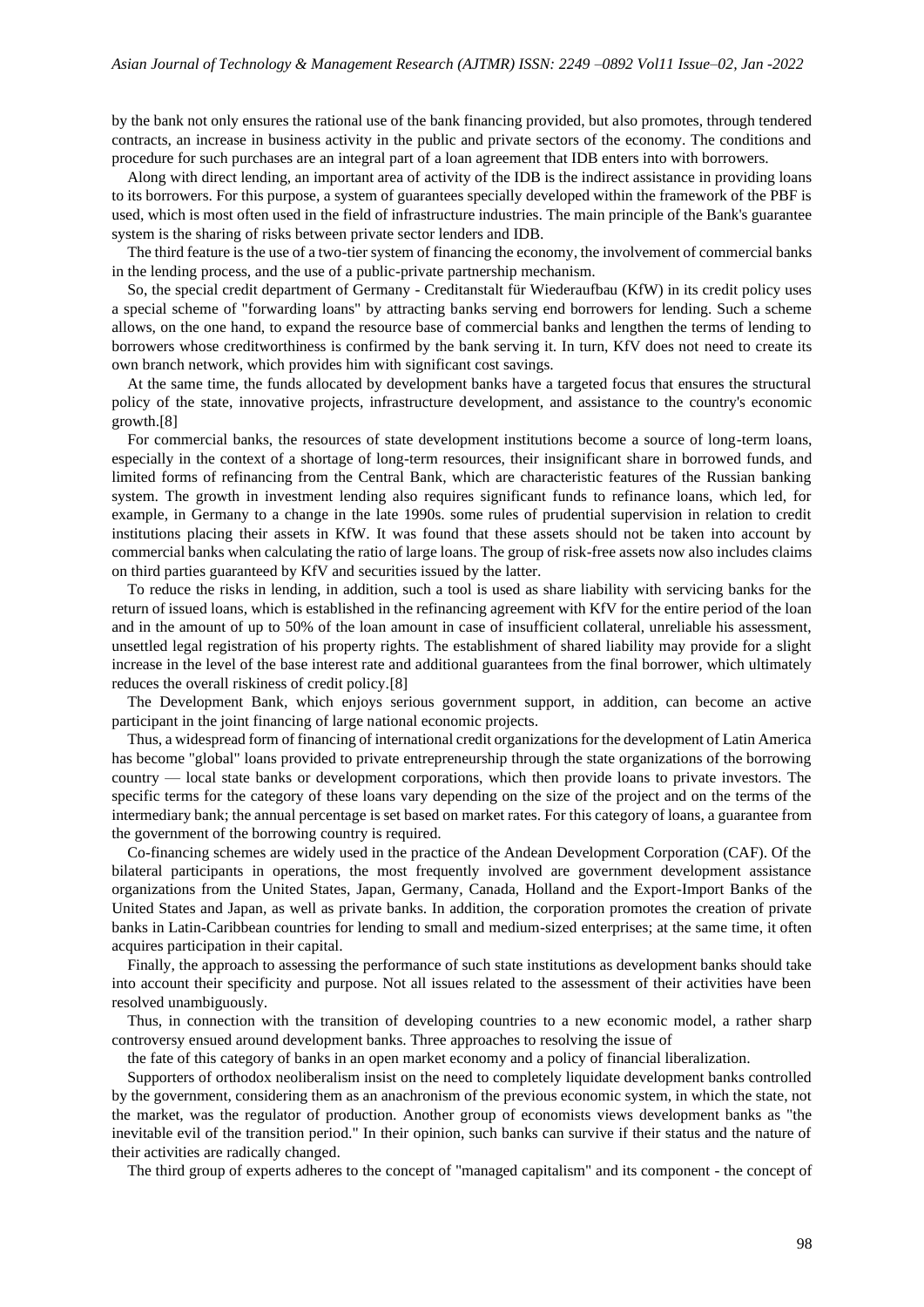"a renewed, prudent, entrepreneurial state." Development banks, in their opinion, allow solving large-scale tasks that remain beyond the capabilities and interests of commercial credit institutions; Having highly qualified specialists in a particular area of the economy, they are able to develop and implement sectoral programs, determine the cost and sources of financial support for large projects based on advanced financial practices, which is by no means always the ability of commercial banks to do. In addition, due to the specifics of the sources of the formation of their credit resources, they are able to finance enterprises and large projects on a long-term basis.

Many economists agree that such banks should also adapt to new conditions and requirements associated with structural changes in the financial services market, with changes in the "rules of the game" of banking agents operating on it. We are talking about the intensifying (with an increase in the number of financial intermediaries and an increase in the presence of foreign capital in the national market) competition in the financial services market, in which such problems as a clearer delineation of tasks and functions between private and public sector credit institutions and an increase in profitability are of particular importance. development banks as an important condition for their survival.

The fact that, as a result of the privatization of many public sector enterprises, there is no need for their concessional financing, which often boiled down to a latent form of subsidizing, affects the level of profitability of development banks. This circumstance significantly increased the lending opportunities of BRs, increased the level of profitability and strengthened their position.

Changes in the direction of credit policy, an increase in the share of credit resources allocated for the investment needs of the private sector on commercial terms, also contributed to an increase in the profitability of this category of banks. At the same time, special emphasis is placed on servicing enterprises in the most profitable export sector of production.

Currently, development banks are faced with the task of finding the optimal solution to the problem of profitability and competitiveness in an open market economy. The activity of development banks also determines such an important criterion as the social efficiency of their credit and investment policy, the size of their contribution to solving social problems. One of the important conditions for solving this problem is the presence of highly qualified personnel in this category of banks, capable of preliminary assessing the economic and social significance of investment projects, regulating the level of profitability based on a combination of projects with different profitability and predicting the possible financial return of each of them.

Thus, the experience of foreign countries shows that state banks can and should function effectively in the economy, since there are objective reasons that require the preservation and maintenance of their activities. The decision to privatize state-owned banks must take into account the economic and political implications of such a measure and be carefully prepared. It is also necessary to take into account the peculiarities and needs of the development of the Russian economy, where important factors are:

- the presence of acute imbalances in the economy with a predominance of its raw materials component;
- relative weakness and insufficiently high level of development of the banking system, especially the regional one;
- the level of efficiency of the state specialized banks in general and some of them;
- the continued confidence of the population in state institutions.

The listed features of state development institutions confirm the expediency of their creation in Russia. To this end, a decision was made to create the Bank for Development and Foreign Economic Affairs on the basis of the existing Vnesheconom bank, which also included OJSC Rosexim bank and OJSC Russian Bank for Development. To support the agricultural sector, the functions of a development bank are assigned to JSC Russian Agricultural Bank.

The choice of VEB as a development bank is fully justified by its special status, reputation in international markets, and vigorous activity in the field of lending to projects of national economic importance. In 2006 alone, more than 40 agreements were concluded providing for the development of cooperation, including in the field of organizing financing for regional and sectoral programs and projects. Common to these documents is their investment focus. A significant part of the agreements signed at the end of the reporting period are aimed at promoting the development in Russia of such a mechanism that stimulates the growth of investment as publicprivate partnership (PPP). To this end, Vnesheconom bank signed bilateral agreements with Deutsche Bank AG and Dresdner Bank AG aimed at developing cooperation in supporting joint projects financed from public and private funds.

The activities of a development bank should be determined not only by significant volumes of investment financing, but also by their direction under the control of the state in target sectors of the economy, which will stimulate the formation of a high-tech structure of the national economy. In the Memorandum on the financial policy of the state corporation "Bank for Development and Foreign Economic Affairs (Vnesheconom bank)", among the main sectoral priorities of the investment activities of Vnesheconom bank for 2007-2010. named: aircraft construction and rocket-space complex; shipbuilding; electronic industry; nuclear industry, including